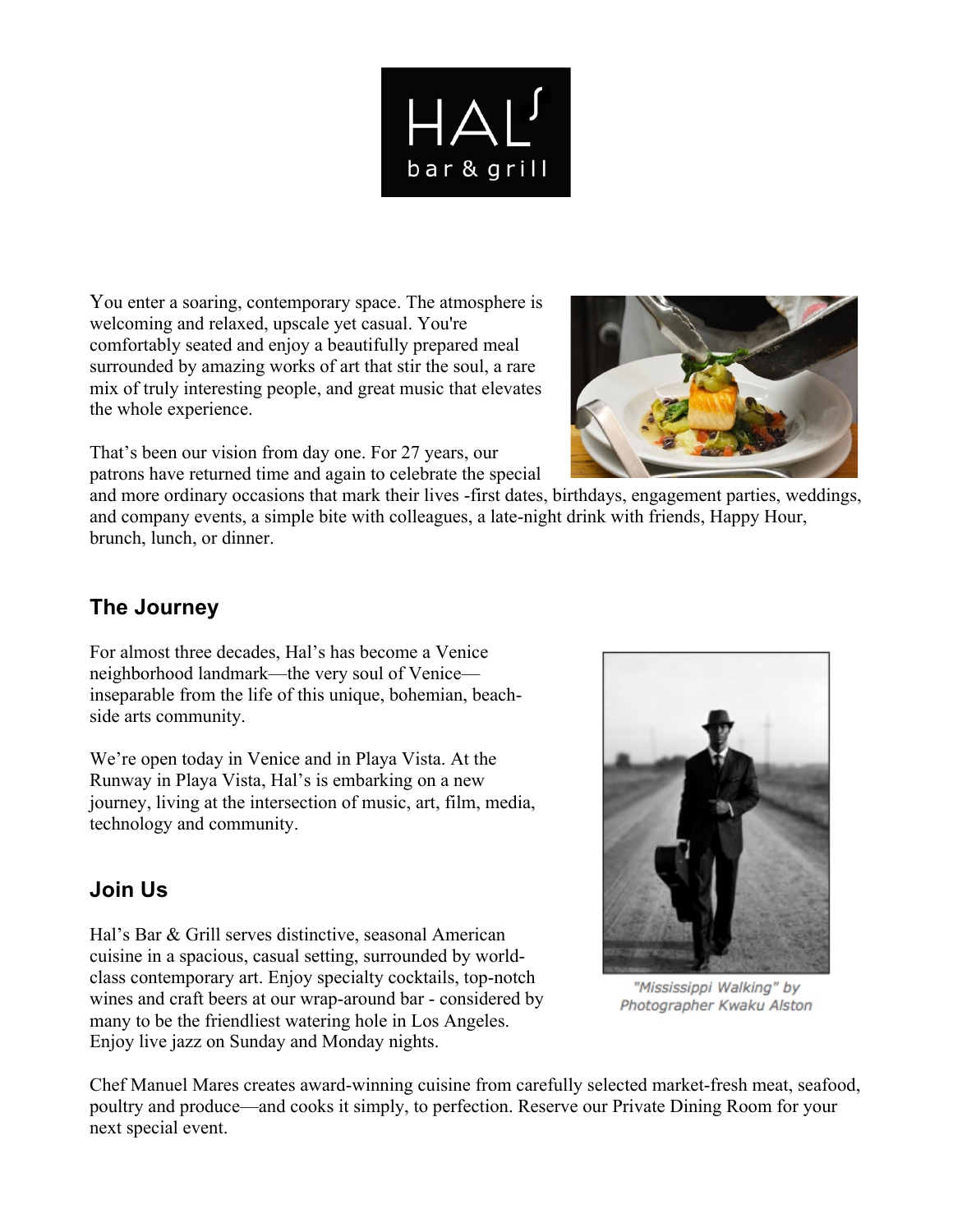# **Our Team**

## **Executive Chef, Manuel Mares:**

*"I'm inspired by beautiful food, fresh ingredients and LA's rich and diverse culinary influences. I strive to create simple, well-prepared dishes consistently, that leave customers satisfied and coming back for more. Our staff, many of whom have been with us for years, works hard each day to uphold the highest standards and give our customers a great experience every time."*

## **Hal Frederick**:

*"I met Don and Linda Novack in 1987, and our partnership has been amazing. I get so much love from people – our staff, my partners, our customers… everyone is like family."*

## **Linda Novack**:

*"I'm proud that our efforts to create memorable dining experiences have resonated with so many for so long and grateful to our amazing staff for their hard-work, loyalty and love."*

## **Don Novack**:

*"I've been blessed to meet so many wonderful people who are part of the community. Every day I look forward to visiting with customers, hearing about and sharing their experiences, and hosting many of their celebrations. I'm a long-time, active member of the Venice Chamber of Commerce and the Abbot Kinney Merchants Association, and am pleased to have been involved with, and honored, by the Venice community through the years. I'm in the restaurant most days, so don't be surprised if I stop by your table and say 'hello'."*

## **Community Art Landmark**

From the day Hal's Bar and Grill opened in 1987, Hal Frederick's dedication to painting, sculpture and music set the restaurant apart as a community arts landmark.



Hal's is dedicated to the artistic culture that has always been a central part of Venice community. We feature permanent exhibition and revolving artworks created by both budding local Venice artists and established, internationally renowned ones exhibited in galleries and museums all over the world including: Ed Moses, Larry Bell, Mykel Alatza, Judy Stabile, Peter Alexander, Luc Leestemaker, Kwaku Alston, Laddie John Dill and even one by singer and painter Joni Mitchell.

At our new Playa Vista location, Hal's will be hosting film premieres by LA's indie filmmakers and will be offering a film festival to celebrate the diverse creative talent in the LA film community.